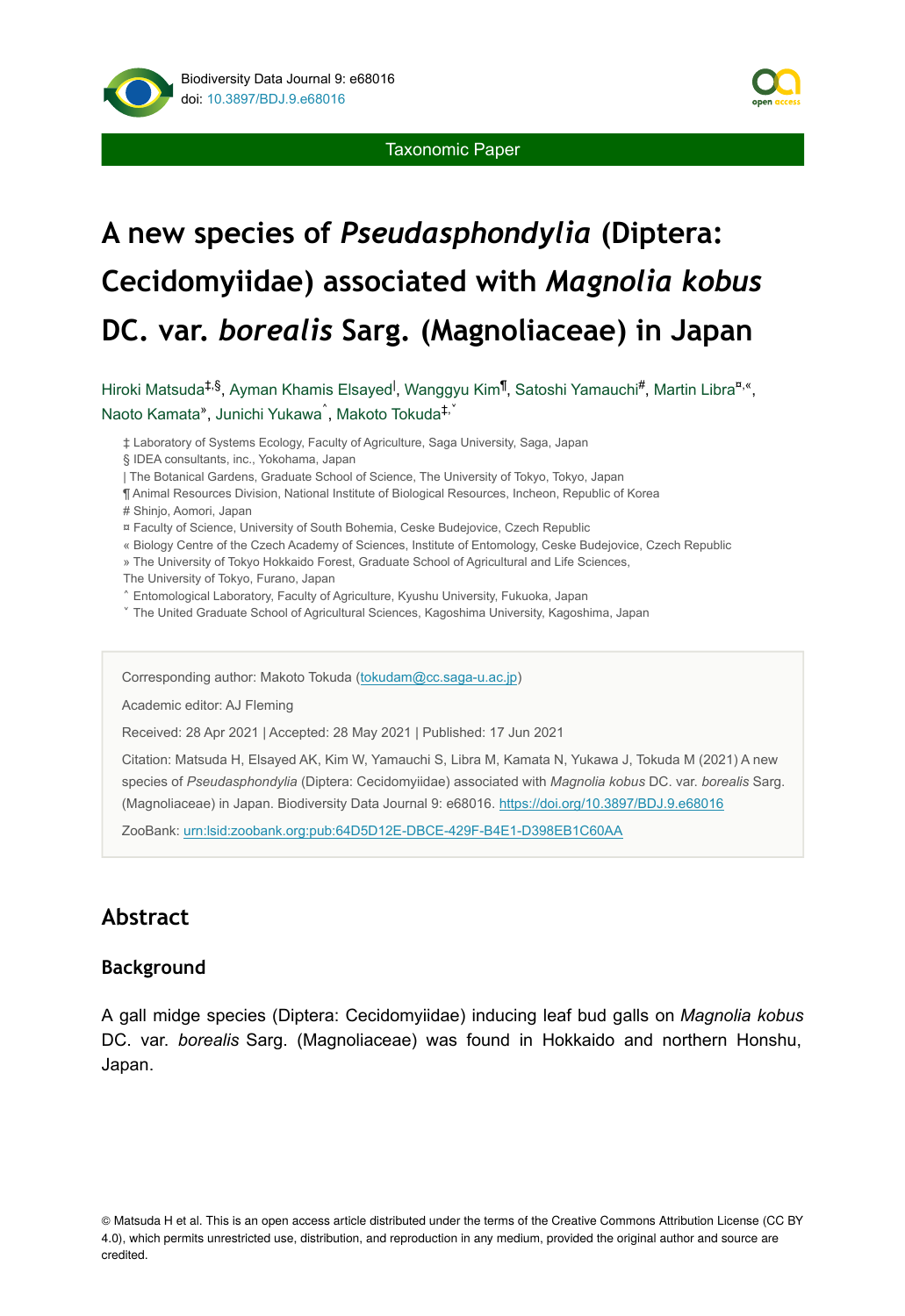### **New information**

Based on its morphology, the species is regarded as an undescribed species of the genus *Pseudasphondylia* Monzen (Cecidomyiinae, Cecidomyiidi, Asphondyliini). The species is herein described as *Pseudasphondylia saohimea* Matsuda, Elsayed and Tokuda **sp. n.** The new species is easily distinguishable from its congeners by the number of adult palpal segments and the shape of the male terminalia and larval spatula.

# **Keywords**

Asphondyliini, Asphondyliina, gall midge, molecular phylogeny

# **Introduction**

The genus *Pseudasphondylia* (Diptera: Cecidomyiidae: Asphondyliini) includes 11 species associated with various plant families (Gagné and Jaschhof 2021). Nine of them are distributed in the eastern Palearctic Region (e.g. Elsayed et al. 2019, Tokuda and Yukawa 2005), one in India and one in New Caledonia (Gagné and Jaschhof 2021). Amongst the nine eastern Palaearctic species, the following six species have been recorded from Japan: *P. elaeocarpi* Tokuda and Yukawa on *Elaeocarpus zollingeri* K.Koch (= *E. sylvestris* var. *ellipticus* Hara) (Elaeocarpaceae), *P. kiritanii* Tokuda & Yukawa on *Cornus controversa* Hemsl. ex Prain (Cornaceae), *P. matatabi* (Yuasa & Kumazawa) on *Actinidia polygama* (Siebold et Zucc.) Planch. ex Maxim. (Actinidiaceae), *P. neolitseae* Yukawa on *Neolitsea sericea* (Blume) Koidz. (Lauraceae), *P. rokuharensis* Monzen on *Viburnum dilatatum* Thunb. (Caprifoliaceae) and *P. tominagai* Elsayed & Tokuda on *Eleutherococcus spinosus* (L.f.) S.Y.Hu (Araliaceae) (Monzen 1955, Tokuda 2012, Tokuda and Yukawa 2002, Tokuda et al. 2007, Yukawa 1974, Yukawa and Masuda 1996, Elsayed et al. 2019, Yukawa 1983). They have type IIA or IIB life history strategy, in which mature (type IIA) or immature (type IIB) larvae overwinter in galls on their host plants (Yukawa 1974, Yukawa 1987, Tokuda and Yukawa 2005, Tokuda et al. 2007). In addition, some species exhibit polymodal emergence patterns caused by long-term diapause (Takasu and Yukawa 1984) and other species are suspected to alternate host plants (Yukawa and Masuda 1996, Tokuda and Yukawa 2005, Elsayed et al. 2019a).

In recent years, we found an undescribed species of asphondyliine gall midge that induces leaf bud galls on *Magnolia kobus* DC. var. *borealis* Sarg. (Magnoliaceae) in Tomakomai, Hokkaido and Aomori Prefecture, Honshu, Japan. Based on morphological comparison, we concluded that the gall midge is a member of *Pseudasphondylia*. We describe the species as new to science and discuss the phylogenetic relationships amongst Japanese congeners on the basis of molecular analysis. We also compare its life history strategy with those of the Japanese congeners.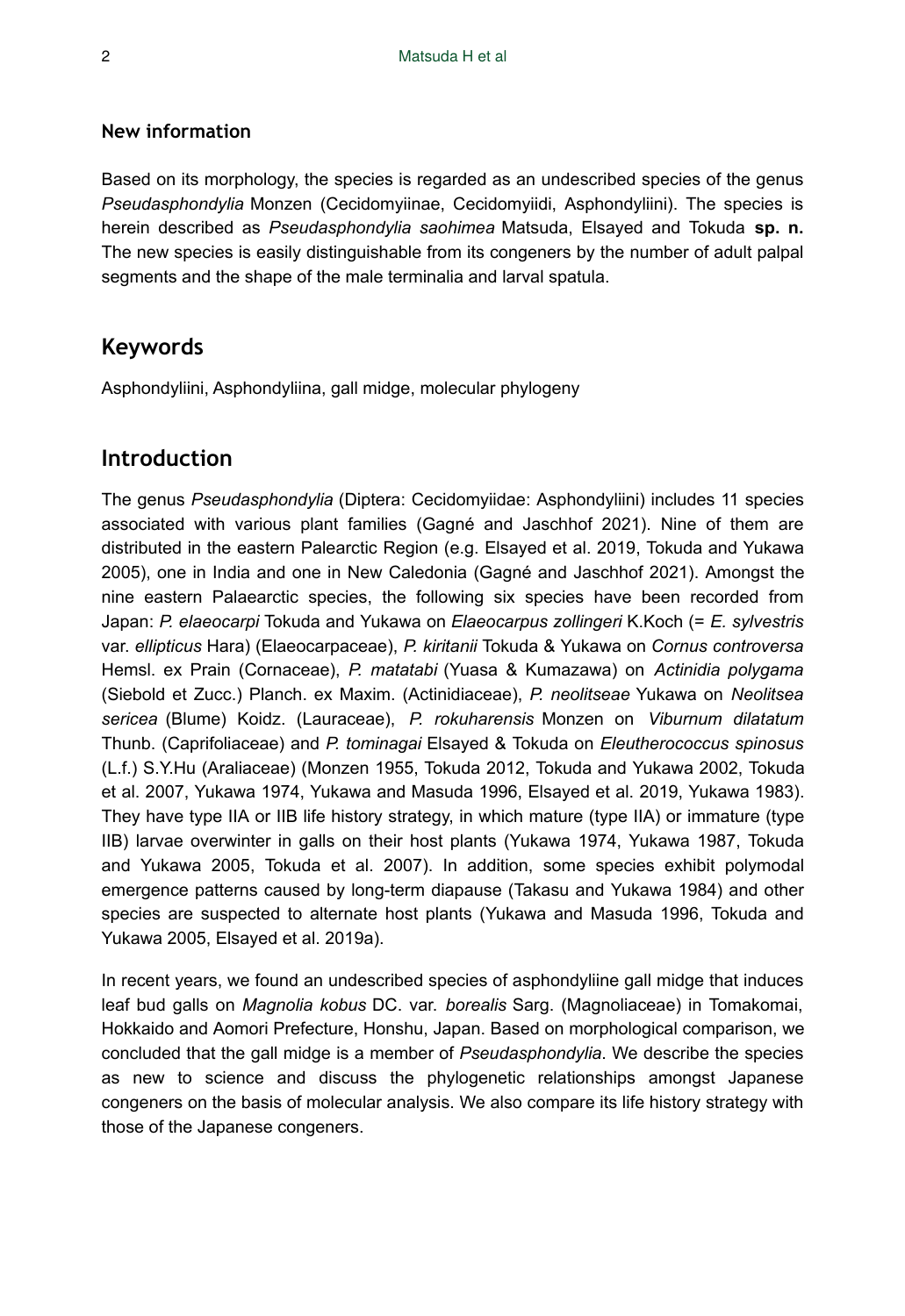# **Materials and methods**

## **Collecting and Rearing**

Leaf-bud galls on *M. kobus* var. *borealis* (Fig. 1) were collected from Tomakomai City, Hokkaido and Mutsu City, Aomori Prefecture, Honshu, Japan. Some galls were dissected under a stereoscopic microscope to obtain mature larvae and others were kept in plastic bags until emergence of adults. Most specimens were preserved either in 75% ethanol for morphological examinations or in 99.5% ethanol for molecular analyses.



Figure 1. doi Leaf galls induced by *Pseudasphondylia sahohimea* **sp. n.** on *Magnolia kobus* var. *borealis*.

## **Morphological Examination and Terminology**

Gall midge specimens were mounted on slides in Canada balsam, following the technique outlined in Gagné (1994), except for the clearing step for the larval and adult specimens following Elsayed et al. (2018). The slide-mounted specimens were examined under a bright-field and phase-contrast microscope (H550L, Nikon, Tokyo) and line illustrations were made following Elsayed et al. (2020) under a bright-field and phase-contrast microscope (CX43, Olympus, Tokyo). Photomicrographs were taken with a digital camera (DP22, Olympus, Tokyo) attached to a semi-motorised fluorescence microscope (BX53, Olympus, Tokyo).

Morphological terminology basically follows Gagné (2018), except the term "antennal papillae" in pupa follows Elsayed et al. (2020a). Larval and pupal terminology follow Gagné (1994). The holotype and paratypes are deposited in the collection of the Entomological Laboratory, Faculty of Agriculture, Kyushu University, Japan (ELKU). A generic synopsis of *Pseudasphondylia* is presented in Tokuda and Yukawa (2005).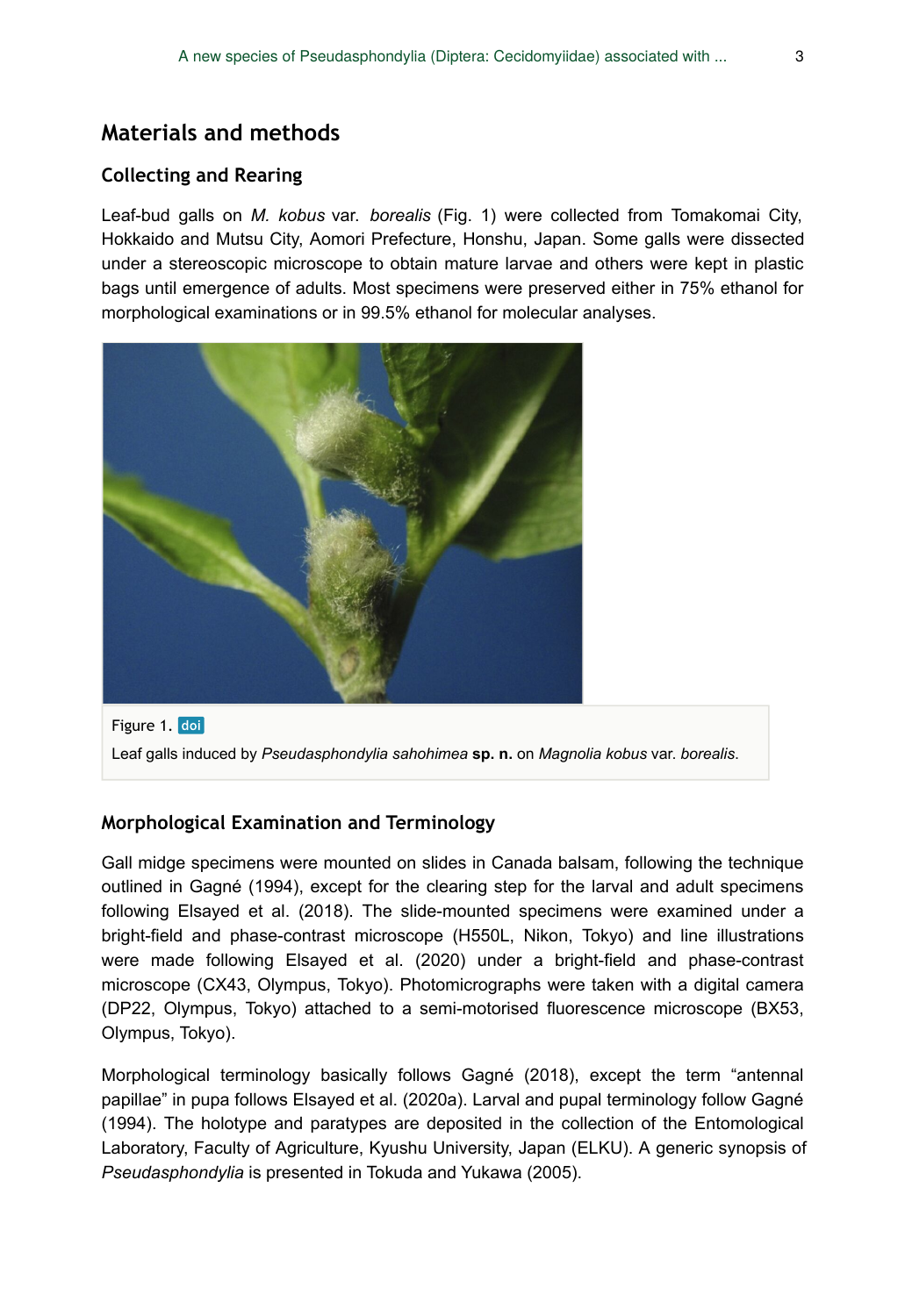#### **Molecular Phylogenetic Analysis**

Genome DNA was extracted from 99.5% ethanol-preserved female gall midges reared from leaf galls of *M. kobus* var. *borealis* and of *P. tominagai* reared from flower bud galls of *E. spinosus* (Elsayed et al. 2019) and from adults of *P. elaeocarpi* obtained from leaf galls on *E. sylvestris* var. *ellipticus* (Elaeocarpaceae). A 472 bp fragment of the mitochondrial gene cytochrome oxidase subunit I (COI) of the species from leaf galls of *M. kobus* var. *borealis* and *P. tominagai* was sequenced and aligned following Elsayed et al. (2017), using the following primer set: Forward: J-1718 (5'–GGA GGA TTT GGA AAT TGA TTA GTT CC–3') (Simon et al. 1994) and reverse: COIA (5'–CCC GGT AAA ATT AAA ATA TAA ACT TC–3') (Funk et al. 1995), while a 439 bp fragment of the same gene of *P. elaeocarpi* was sequenced using the primer set: COIS (5'–GGA TCA CCT GAT ATA GCA TTC CCA TAT TGG–3') and COIA (5'–CCC GGT AAA ATT AAA ATA TAA ACT TC–3') (Funk et al. 1995). The sequences obtained were compared using MEGA (version X) (Kumar et al. 2018) and deposited in the DNA Data Bank of Japan (DDBJ), European Molecular Biology Laboratory (EMBL) and GenBank nucleotide sequence databases as accession numbers LC621302–621303, LC621304–621305 and LC621306 for *P. tominagai*, the gall midge of *M. kobus* var. *borealis* and *P. elaeocarpi*, respectively.

Besides the obtained sequence data, sequences of four species of *Pseudasphondylia* and four species of *Asphondylia* were downloaded from the GenBank and used as ingroup taxa: *P. rokuharensis* (LC538357), *P. kiritanii* (LC538356), *P. matatabi* (AB085873) (Lin et al. 2020), *P. neolitseae* (AB334237) (Tokuda et al. 2008), *Asphondylia tojoi* Elsayed and Tokuda (LC373200) (Elsayed et al. 2018b), *A. aucubae* Yukawa & Ohsaki (AB238595) (Uechi and Yukawa 2006b), *A. yushimai* Yukawa and Uechi (AB194473) (Uechi et al. 2005) and *A. sphaera* Monzen (AB197945) (Uechi and Yukawa 2006a). GenBank sequences of two distant species were used as outgroup taxa: *Ampelomyia conicocoricis* Elsayed and Tokuda (LC422091) (Elsayed et al. 2019b) and *Gephyraulus zewaili* Elsayed and Tokuda (LC270942) (Elsayed et al. 2017a). These sequences were aligned using ClustalW algorithm in MEGA X. We inferred the phylogenetic relationships in the same software using the Maximum Likelihood (ML) method and 1000 bootstrap replications, based on the GTR+I model determined by jModelTest 2 (Darriba et al. 2012, Guindon and Gascuel 2003).

## **Taxon treatment**

#### *Pseudasphondylia saohimea* **Matsuda, Elsayed & Tokuda, sp. n.**

• ZooBank [C7679EFB-7E8C-4157-A5AE-C618D2D82B28](http://zoobank.org/C7679EFB-7E8C-4157-A5AE-C618D2D82B28)

#### **Materials**

#### *Holotype:*

a. order: Diptera; family: Cecidomyiidae; taxonRank: species; nomenclaturalCode: ICZN; genus: *Pseudasphondylia*; specificEpithet: *saohimea*; country: Japan; stateProvince: Aomori; locality: Ashizaki, Mutsu City; samplingProtocol: reared from a leaf bud gall on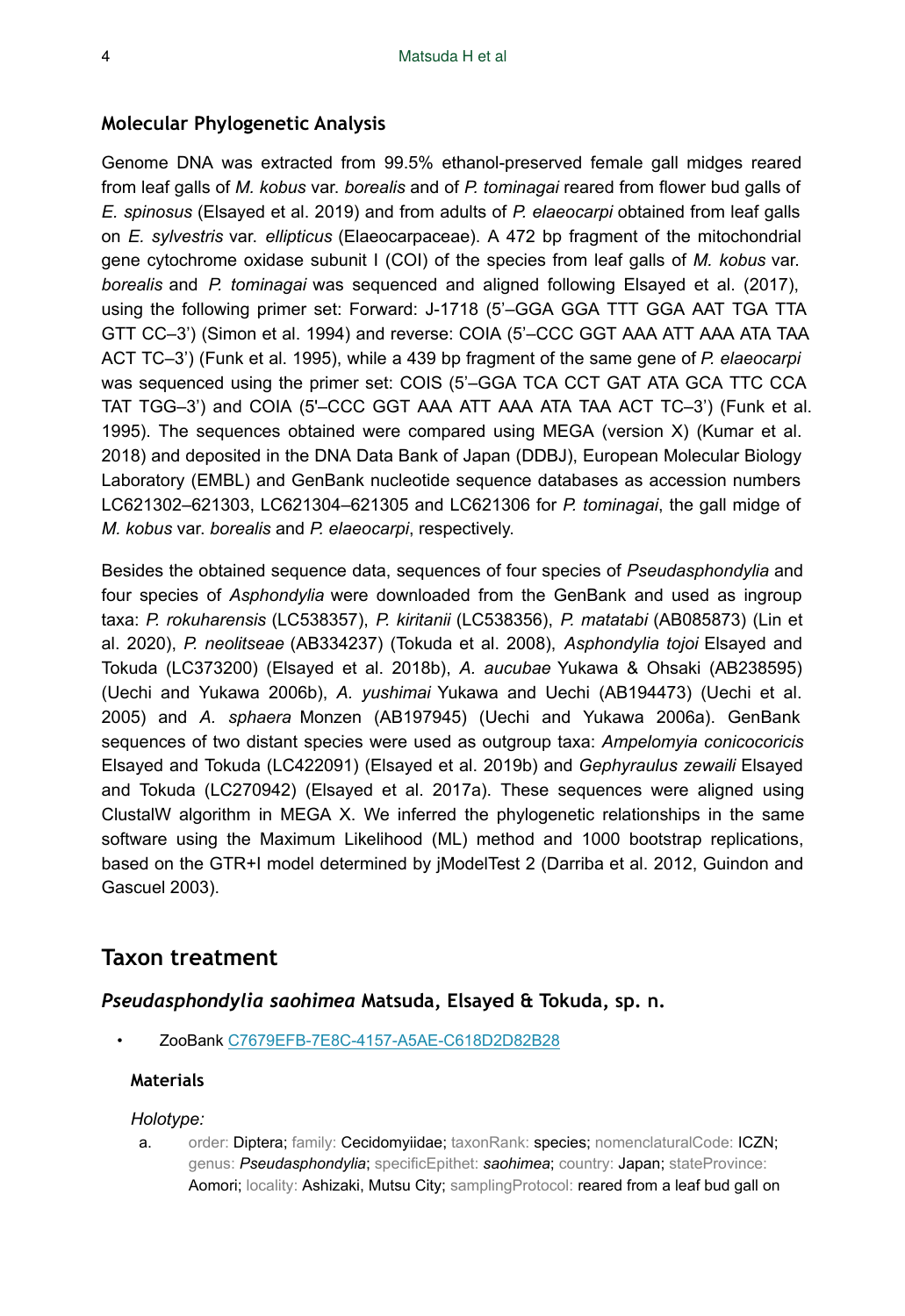*Magnolia kobus* var. *borealis* (Magnoliaceae) collected on 10.v.2015 by S. Yamauchi; sex: male; lifeStage: adult

#### *Paratypes:*

- a. order: Diptera; family: Cecidomyiidae; taxonRank: species; nomenclaturalCode: ICZN; genus: *Pseudasphondylia*; specificEpithet: *saohimea*; country: Japan; stateProvince: Aomori; locality: Ashizaki, Mutsu City; samplingProtocol: reared from leaf bud galls on *Magnolia kobus* var. *borealis* (Magnoliaceae) collected on 10.v.2015 by S. Yamauchi; individualCount: 7; sex: males; lifeStage: adult
- b. order: Diptera; family: Cecidomyiidae; taxonRank: species; nomenclaturalCode: ICZN; genus: *Pseudasphondylia*; specificEpithet: *saohimea*; country: Japan; stateProvince: Aomori; locality: Ashizaki, Mutsu City; samplingProtocol: reared from leaf bud galls on *Magnolia kobus* var. *borealis* (Magnoliaceae) collected on 10.v.2015 by S. Yamauchi; individualCount: 8; sex: females; lifeStage: adult
- c. order: Diptera; family: Cecidomyiidae; taxonRank: species; nomenclaturalCode: ICZN; genus: *Pseudasphondylia*; specificEpithet: *saohimea*; country: Japan; stateProvince: Aomori; locality: Ashizaki, Mutsu City; samplingProtocol: collected on 19.v.2019 by S. Yamauchi at the type locality; individualCount: 3; lifeStage: mature larvae
- d. order: Diptera; family: Cecidomyiidae; nomenclaturalCode: ICZN; genus: *Pseudasphondylia*; specificEpithet: *saohimea*; country: Japan; stateProvince: Aomori; locality: Ashizaki, Mutsu City; samplingProtocol: reared from a leaf gall on *Magnolia kobus* var. *borealis* (Magnoliaceae) collected on 10.v.2015 by S. Yamauchi; individualCount: 4; lifeStage: pupal exuviae
- e. order: Diptera; family: Cecidomyiidae; taxonRank: species; nomenclaturalCode: ICZN; genus: *Pseudasphondylia*; specificEpithet: *saohimea*; country: Japan; stateProvince: Hokkaido; locality: Takaoka (Tomakomai Experimental Forest, The Field Science Center for Northern Biosphere, Hokkaido University), Tomakomai City; samplingProtocol: collected on 31.v.2015 by M. Libra; individualCount: 3; sex: females; lifeStage: adult
- f. order: Diptera; family: Cecidomyiidae; taxonRank: species; nomenclaturalCode: ICZN; genus: *Pseudasphondylia*; specificEpithet: *saohimea*; country: Japan; stateProvince: Hokkaido; locality: Takaoka (Tomakomai Experimental Forest, The Field Science Center for Northern Biosphere, Hokkaido University), Tomakomai City; samplingProtocol: collected on 31.v.2015 by M. Libra; individualCount: 1; sex: male; lifeStage: adult

#### **Description**

**Head** (Fig. 2a-f). Eye bridge 6–7 facets long, facets rounded. Antenna: scape with more setae ventrally than dorsally; pedicel spheroid, with few scattered setae ventrally and dorsally; flagellomeres generally cylindrical, nodes setose and microtrichose, with appressed circumfila and short, naked necks; male flagellomeres I–II not fused, female flagellomeres I–IX becoming noticeably shorter successively, flagellomeres X–XII successively more foreshortened, flagellomere X 1.5 times as long as wide, flagellomere XI about 1.3 times as long as wide, flagellomere XII spheroid; male flagellomeres with anastomosing wavy circumfila; male flagellomere XII sometimes with tiny apical projection as in Fig. 2f. Palpus: 3–segmented, each with a few setae and scales, first segment shortest, 23–28 μm long, second about twice as long as first, third about twice as long as second.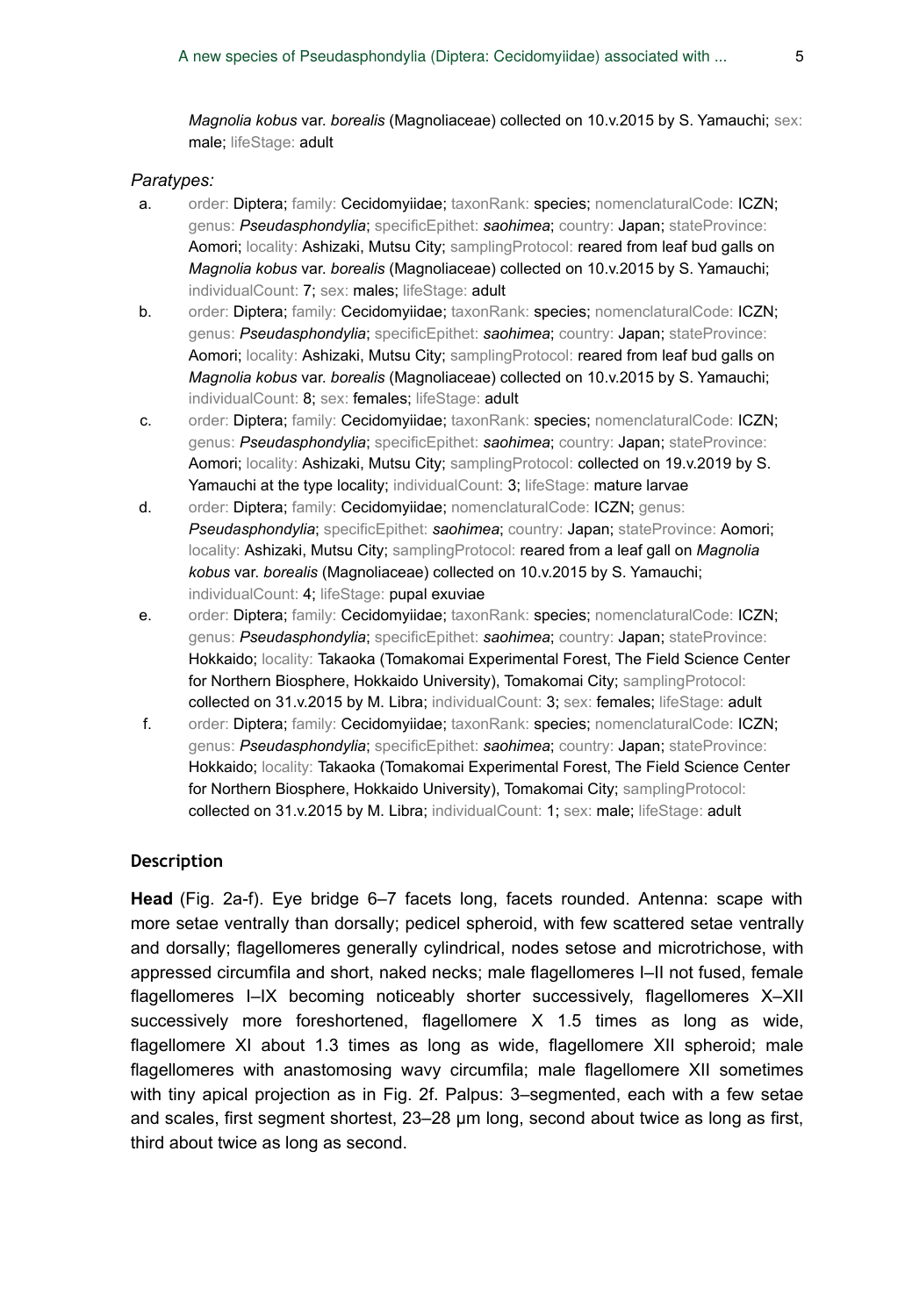

#### Figure 2. doi

*Pseudasphondylia saohimea* **sp. n. a.** Head; **b.** Female flagellomere V. **c.** Male flagellomere V; **d.** General shape of female flagellomeres; **e.** General shape of male flagellomeres; **f.** Male flagellomeres X–XII; **g.** Wing; **h.** Acromere of fore-leg. **i.** Acromere of hind-leg. Scale bars = 50 µm.

**Thorax** (Fig. 2g-i). Anepisternum with 23–26 scales; anepimeron with 17–23 setae (n = 6). Acropods: claws bent after mid-length, empodia as long as claws. Wing: length 2.5– 3.2 mm (n = 4) in male and 2.9–3.6 mm (n = 4) in female; width 1.0–1.4 mm (n = 4) in male and  $1.2-1.6$  mm ( $n = 4$ ) in female; Rs joining C posterior to wing apex.

**Female abdomen** (Fig. 3a). Tergites I–VII rectangular, evenly covered with scales, with lateral setae and without anterior pair of trichoid sensilla; tergites I–VI with 1-2 posterior rows of setae, but tergite VII with 2-3 rows; tergite VIII bare. Sternites II–VII with anterior pair of trichoid sensilla situated laterally; sternites II–VI rectangular, anteriorly with scattered setae and scales, posteriorly with one row of setae usually mixed with some scales; sternite VII about two times longer than VI, covered with scattered setae and scales. Ovipositor: protrusible needle-like portion about  $3.5$   $(3.4-3.6; n = 3)$  times longer than sternite VII; cerci undifferentiated.

**Male abdomen** (Fig. 3b). Tergites I–VII with 2-3 posterior rows of setae, otherwise as in female. Sternites II–VII as sternites II–VI in female; sternite VIII about 0.5 times shorter than VII, covered with scattered setae and few scales. Terminalia (Fig. 3b):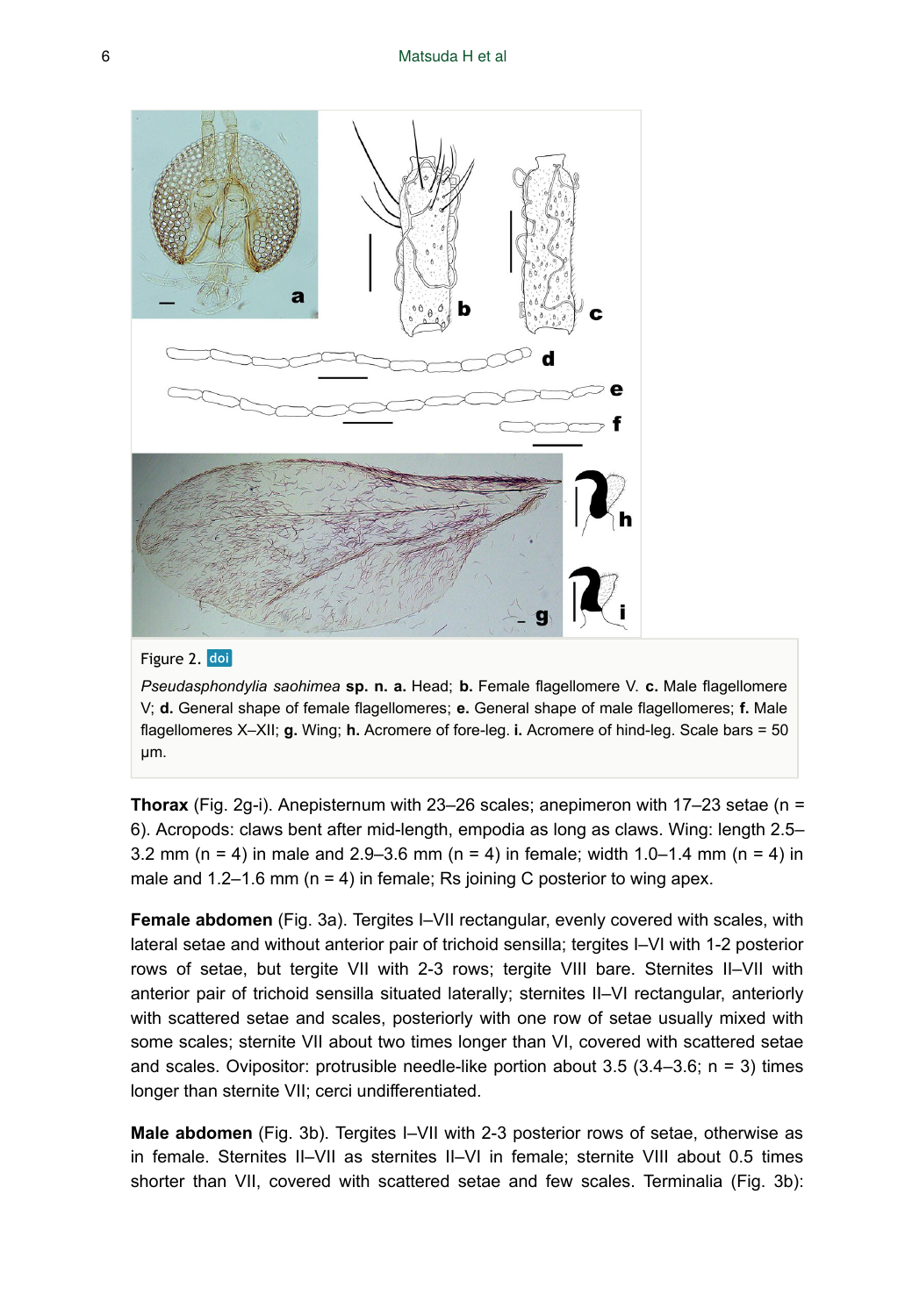Gonostylus suboval, with setae dorsally and ventrally on distal two thirds, with two sclerotised teeth; cerci oval, setose; hypoproct shorter than cerci, basally wider than distally, bilobed, each lobe with one seta; gonocoxal lobes present; aedeagus tapered.



#### Figure 3. doi

*Pseudasphondylia saohimea* **sp. n. a.** Terminal part of female abdomen; **b.** Male terminalia. Scale bars =  $50 \mu m$ .

**Mature larva** (Fig. 4). Body colour in life orange. Spatula: anteriorly with four lobes, outer two longer than inner two. Three lateral papillae present on each side of midline, two with setae. Three pairs of asetose pleural papillae present anteriorly on prothorax. Two pairs of asetose pleural papillae on meso- and metathorax. One pair of setose pleural papillae on abdominal segments I–VIII. Two sternal papillae on each thoracic segment and abdominal segments I–VII, with setae, except on prothorax without setae. Two pairs of dorsal papillae present, without setae on thoracic segments and only outer pair with setae on abdominal segments I–VII; a pair of setose dorsal papillae on abdominal segment VIII. Terminal abdominal segment with two setose terminal papillae and two asetose anal papillae present.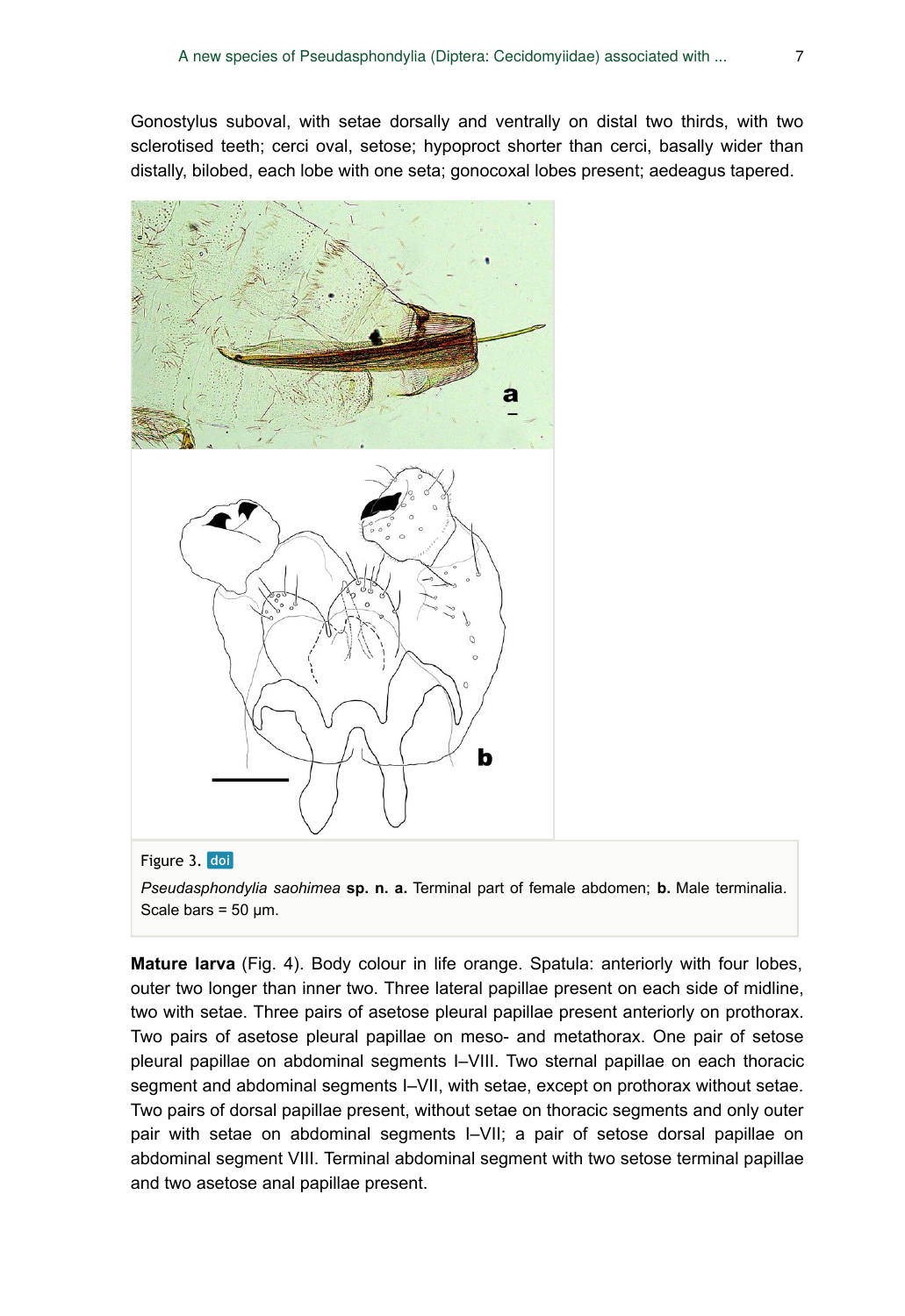

#### Figure 4. doi

Larva of *P. saohimea* **sp. n. a-b.** Shape variation in sternal spatula and associated papillae; **c.** Dorsal view of  $8<sup>th</sup>$  and terminal abdominal segments. Scale bars = 50 µm.

**Pupa** (Fig. 5). Two setose and two asetose cephalic papillae on tubercles. Antennal horns greatly enlarged, tapered and dorsoventrally flattened, serrate along anterior margin. Antennal papillae absent. Lower and lateral facial papillae not visible. Prothoracic spiracle elongated, slightly curved, about 160 μm long, with tracheae extending to tip. Abdominal spiracles present on segments II–VI, each spiracle about 0.3 times as long as prothoracic spiracle. Abdominal terga I–VII with anterior pair of trichoid sensilla, 5–6 rows of spines and three pairs of setose dorsal papillae; tergum VIII with 5–6 rows of spines and two setose dorsal papillae.

#### **Etymology**

The specific name, *saohimea*, is derived from "Saohime", a Japanese goddess of spring, because blooming of the host plant *Magnolia kobus* var. *borealis* is a symbolic event announcing the beginning of spring in northern Japan. Galls of *P. saohimea* become conspicuous on the host also in early spring.

#### **Distribution**

Japan, Hokkaido and Honshu (Aomori Prefecture).

#### **Biology**

*Pseudasphondylia saohimea* is univoltine. Third instars and pupae were found in the galls in mid-May and adults emerged directly from the galls in mid- to late May. All mature galls collected in July were empty, indicating that no individuals had entered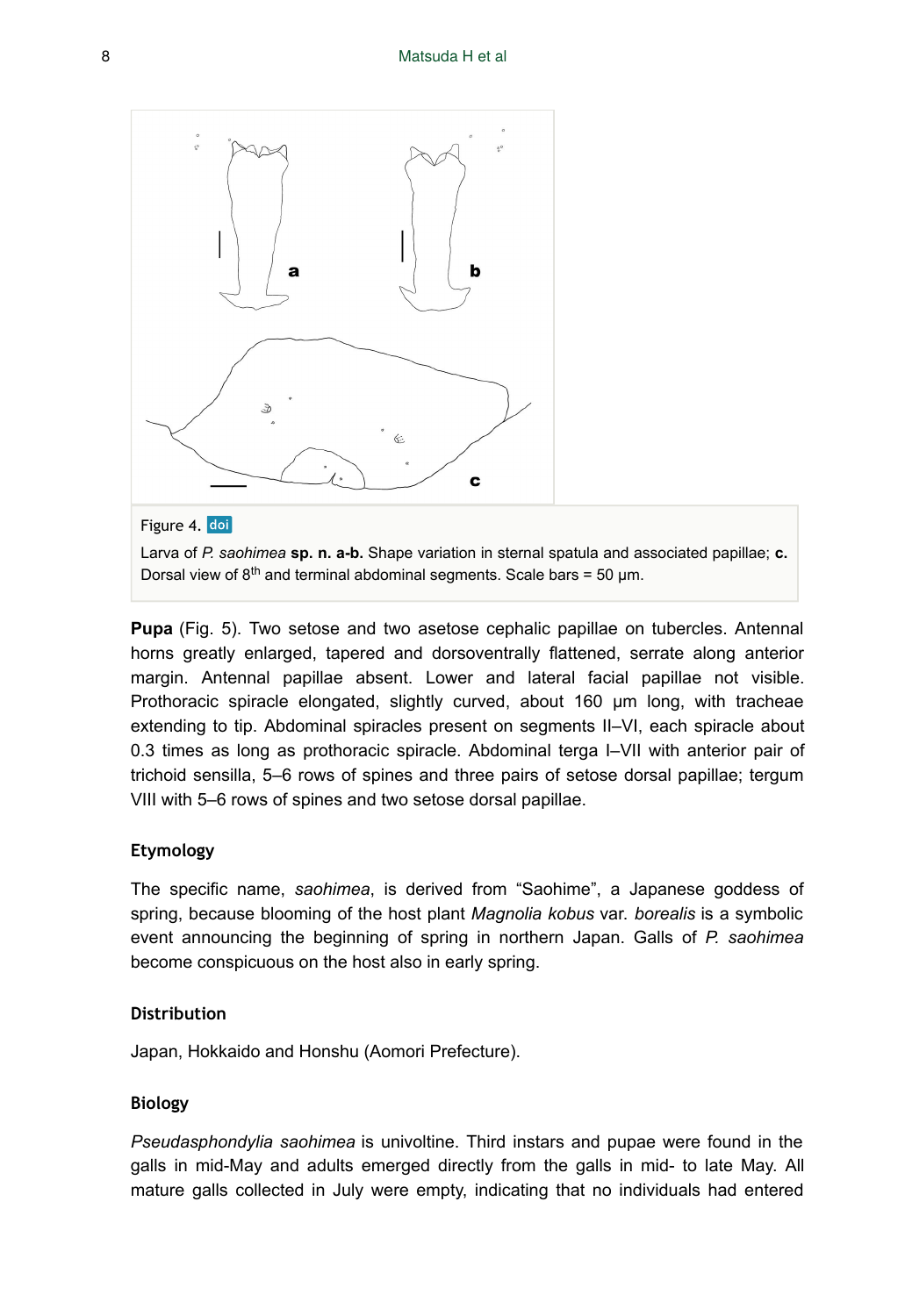long-term diapause. In rearing conditions, adults emerged in the morning and mated around 11:00 h, suggesting that the gall midge is a diurnal species. The adults are supposed to oviposit into host buds. First instars were found in undeveloped bud galls in late September. They possibly overwinter in the undeveloped bud galls and develop to the second and third instars in the following spring.



Figure 5. doi

Scanning electron micrographs of pupa of *Pseudasphondylia saohimea* **sp. n. a.** Ventral view of head **b.** Prothoracic spiracle; **c.** Lateral view of abdominal segments. Scale bars = 50 µm.

**Host plant:** *Magnolia kobus* DC. var. *borealis* Sarg. (Magnoliaceae), "Kita-kobushi" in Japanese.

**Gall:** *Pseudasphondylia saohimea* induces hairy leaf bud galls on *Magnolia kobus* var. *borealis* (Magnoliaceae). The galled buds remain closed and indistinguishable in appearance from ungalled buds until the following spring and rapidly grow with bud burst. Mature galls are  $2.7-6.0$  mm in diameter and  $5.1-13.7$  mm in length (n = 45). Galls are multi-chambered and each chamber contains a single gall midge larva.

**Parasitoids:** The following three species of hymenopteran parasitoids were reared from the mature galls: *Pseudocatolaccus* sp. (Pteromalidae) from Hokkaido and Aomori, *Torymus* sp. (Torymidae) from Hokkaido and *Eurytoma* sp. (Eurytomidae) from Aomori.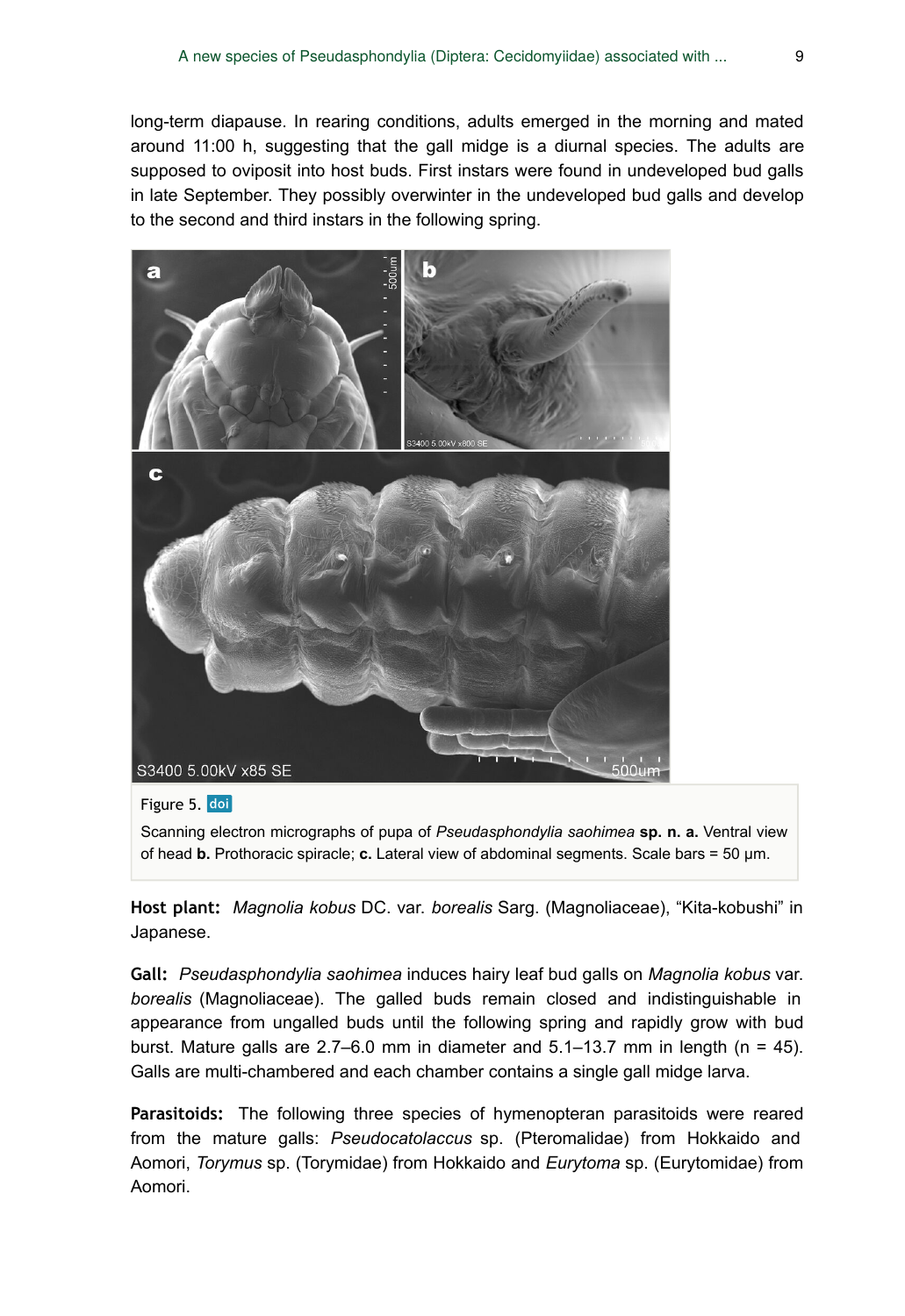#### **Notes**

The new species is distinguishable from most of its other congeners in Japan by the number of palpal segments: three in the new species, but two in *P. neolitseae* and four in *P. rokuharensis*, *P. kiritanii* and *P. tominagai*. Although *P. matatabi* and *P. elaeocarpi* have three-segmented palpi, they are easily distinguished from the new species by their cerci which are shorter than the hypoproct. The larval spatula of the new species has four lobes of which the outer two are longer than the inner two. However, the larval spatula of *P. neolitseae* has only two lobes anteriorly and the other species have four lobes of which the inner two are longer than the outer two. In the pupa, five pairs of long abdominal spiracles are present in the new species, while only three pairs are present in *P. rokuharensis*, *P. kiritanii*, *P. elaeocarpi* and *P. tominagai* and four pairs in *P. matatabi*. The pupa of *P. neolitseae*, which has five pairs of abdominal spiracles, is otherwise similar to the new species, but it can be distinguished by dorsal abdominal spines that are markedly shorter than in *P. saohimea*.

In the key to the males of world *Pseudasphondylia* species in Elsayed et al. (2019), *P. saohimea* will run to couplet 5 that separates *P. matatabi* and *P. elaeocarpi*. In order to update the key and include *P. saohimea*, couplet 5 is amended and a sub-couplet is added as in Table 1.

**Molecular phylogenetic analysis:** In the ML tree (Fig. 6), *Pseudasphondylia* species constructed a monophyletic clade relatively supported by 65% bootstrap value. Although *P. saohimea* constructed a clade with *P. rokuharensis*, their bootstrap support was lower than 50%. Genetic divergence of *P. saohimea* and the other Japanese *Pseudasphondylia* species was high and ranging between 15% to 21% (15% between *P. saohimea* and *P. rokuharensis*; 16% between *P. saohimea* and *P. matatabi*; 17% between *P. saohimea* and *P. tominagai* and *P. kiritanii*; 21% between *P. saohimea* and *P. neolitseae*).

## **Discussion**

Morphological examination and phylogenetic analysis clearly indicate that *P. saohimea* is distinct from its congeners in Japan, although phylogenetic relationships amongst *Pseudasphondylia* species were not revealed in the analyses, except for the sister group relationship of *P. kiritanii* and *P. tominagai*. *Pseudasphondylia* was hypothesised to be an ancient clade within the subtribe Asphondyliina (Tokuda and Yukawa 2007, Tokuda 2012), which suggests that it would be more promising to analyse more conservative DNA regions to illuminate the inner generic relationships.

Based on overwintering sites and larval stages, the life-history of gall midges is divided into two main types, of which each can be subdivided into two subtypes regardless of uni-, bior multivoltine (Yukawa 1987, Yukawa and Uechi 2021). Adaptive significance of respective life history strategies has been attributed particularly to the avoidance of parasitoid attack (Yukawa 1987, Tokuda et al. 2004, Yukawa and Rohfritsch 2005, Yukawa and Uechi 2021).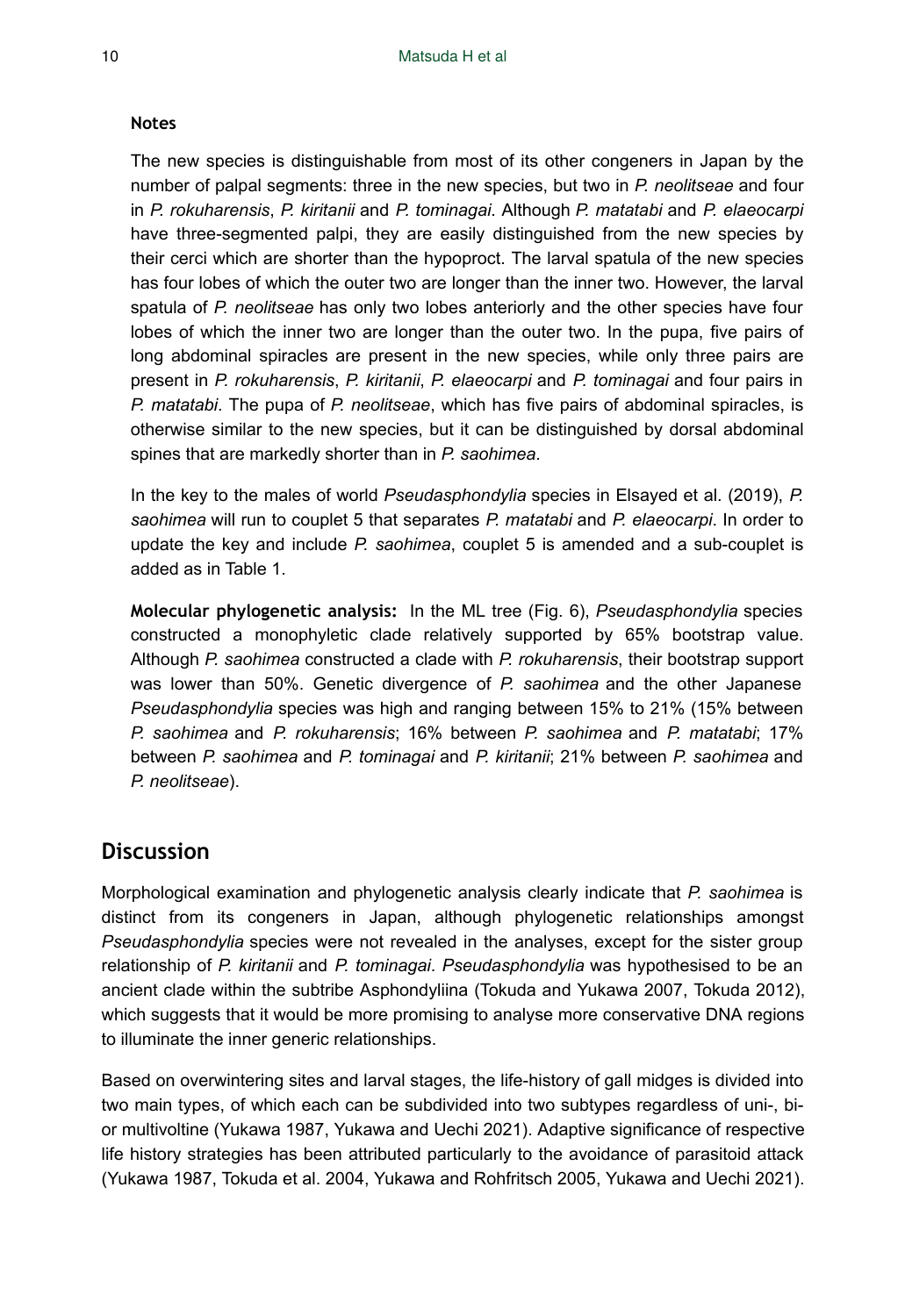Most species of Asphondyliini adopt type IIA or IIB life history strategy. Mature larvae overwinter in the galls on host plants in type IIA, while young larvae do so in type IIB. Amongst the six Japanese species of *Pseudasphondylia*, *P. neolitseae* and *P. rokuharensis* are univoltine-type IIA species, *P. elaeocarpini* is a univoltine-type IIB species and *P. kiritanii*, *P. matatabi* and *P. tominagai* are host-alternating, bivoltine and possibly type IIB species (Yukawa 1974, Yukawa and Masuda 1996, Tokuda and Yukawa 2005, Tokuda et al. 2007, Elsayed et al. 2019a).

#### Table 1.

Placement of *Pseudasphondylia saohimea* in the key to males of worldwide *Pseudasphondylia* (Elsayed et al. 2019a)

| 5. | Tergites I–VII with 2–3 posterior rows of setae                                                                                              | 5                                  |
|----|----------------------------------------------------------------------------------------------------------------------------------------------|------------------------------------|
|    | Tergites I–VII with 1 posterior row of setae                                                                                                 | P. elaeocarpi Tokuda &<br>Yukawa   |
| 5' | Cerci shallowly separated (Tokuda and Yukawa 2005); wing length approximately 2.2<br>times as long as wide (Fig. 3e in Elsayed et al. 2019a) | P. matatabi (Yukawa &<br>Kumazawa) |
|    | Cerci deeply separated, each cercus oval (Fig. 3b); wing length approximately 2.4<br>times as long as wide (Fig. 2g)                         | P. saohimea sp. n.                 |



#### Figure 6. doi

Maximum Likelihood phylogenetic tree of Japanese *Pseudasphondylia* species, based on a fragment of COI. Bootstrap values are indicated for nodes that gained > 50% support in 1,000 replications.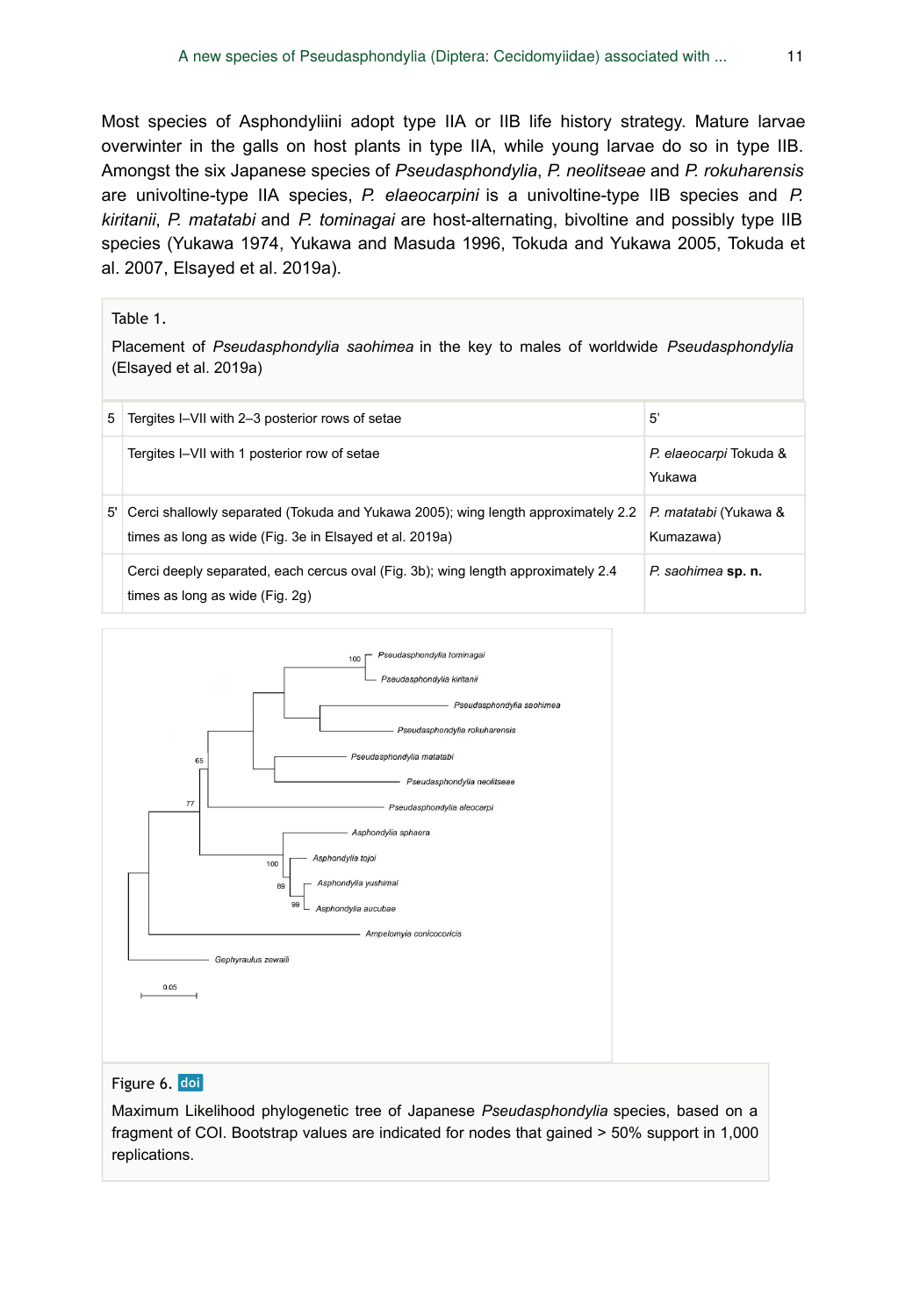As mentioned above, *P. saohimea* belongs to the univoltine type IIB, as does *P. elaeocarpi* (Tokuda and Yukawa 2005). However, leaf galls induced by *P. elaeocarpi* become fullgrown in summer and the first instars spend summer, autumn and winter in fully developed galls (Yukawa and Masuda 1996, Tokuda and Yukawa 2005). This contrasts with the situation in *P. saohimea*, which passes through these seasons in inconspicuous galls.

Some Asphondyliini, other than *Pseudasphondylia*, have a life history pattern similar to that of *P. saohimea*. For example, females of *Oxycephalomyia styraci* (Shinji) oviposit into axillary overwintering buds of *Styrax japonica* Siebold and Zucc. (Styracaceae) and its larvae spend summer, autumn and winter as the first instar in the host buds; then, galls and larvae rapidly grow, coinciding with host bud burst (Tokuda et al. 2004). Tokuda et al. (2004) proposed that the life history of *O. styraci* is adaptive to avoid late parasitoids, which are generally idiobiont ectoparasitoids attacking mature host larvae. Similarly, *Asphondylia tojoi* Elsayed and Tokuda, inducing unremarkable leaf bud galls on *Schoepfia jasminodora* Siebold and Zucc. (Schoepfiaceae), overwinters as the first instar in inconspicuous overwintering buds, although this species is multivoltine and repeatedly uses axillary buds throughout the year (Elsayed et al. 2018b).

Some large genera, such as *Asphondylia*, *Contarinia*, *Dasineura* and *Lasioptera*, are associated with various plant families, while others are restricted to particular plant genera, namely *Caryomyia* on *Carya* (Juglandaceae), *Procontarinia* on *Mangifera* (Anacardiaceae), *Rabdophaga* on *Salix* (Salicaceae) and *Semudobia* on *Betula* (Betulaceae) (Yukawa et al. 2005). *Pseudasphondylia* belongs to the former group, although it, so far, contains only a small number of species. Considering the antiquity of *Pseudasphondylia* and its wide host range and diverse life history patterns, many more species may remain undiscovered, since generally, in Cecidomyiidae, ecological diversifications are involved in radiation at the species level (Yukawa et al. 2019).

# **Acknowledgements**

We thank R. J. Gagné for his critical reading of an early draft, T. Ichita, T. Minami and S. Sato for their help in searching galls and K. Matsuo for identification of parasitoids. This study was partly supported by JSPS Standard International Postdoctoral Research Fellowship (no. P19087; to Ayman K. Elsayed), European Research Council (GA669609; to Martin Libra) and JSPS Grant-in-Aid for Challenging Exploratory Research (Grant no. 26550087; to Naoto Kamata). Some materials used in this study were obtained through field surveys performed by the Board of Education of Mutsu City, Aomori Prefecture, to which our hearty thanks are extended.

# **References**

• Darriba D, Taboada GL, Doallo R, Posada D (2012) jModelTest 2: more models, new heuristics and parallel computing. Nature Methods 9: 772. [https://doi.org/10.1038/](https://doi.org/10.1038/nmeth.2109) [nmeth.2109](https://doi.org/10.1038/nmeth.2109)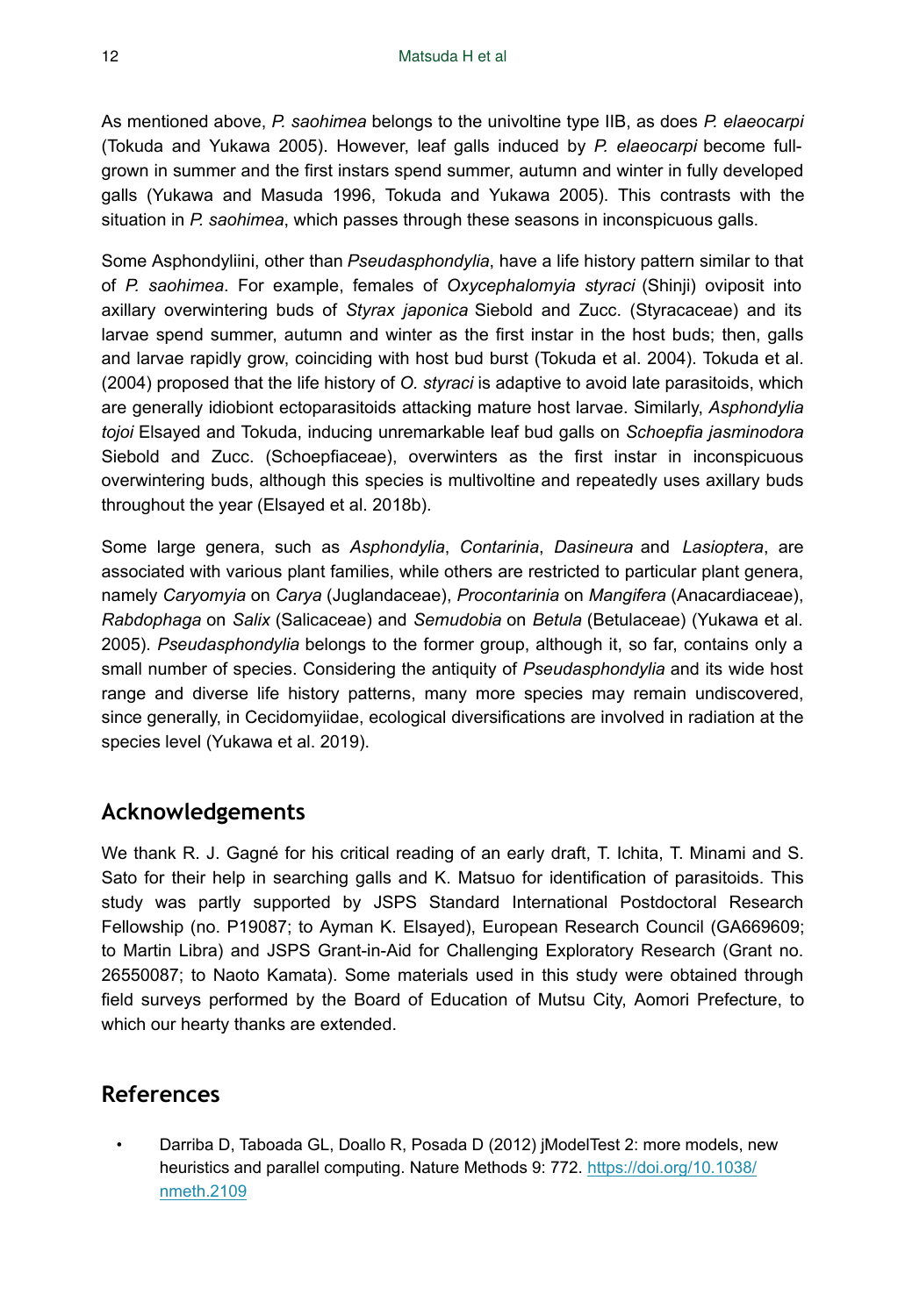- Elsayed AK, Karam HH, Tokuda M (2017a) A new *Gephyraulus* species (Diptera: Cecidomyiidae) inducing flower bud galls on the European sea rocket *Cakile maritima* Scop. (Brassicaceae). Applied Entomology and Zoology 52: 553-558. [https://doi.org/](https://doi.org/10.1007/s13355-017-0508-x) [10.1007/s13355-017-0508-x](https://doi.org/10.1007/s13355-017-0508-x)
- Elsayed AK, Ogata K, Kaburagi K, Yukawa J, Tokuda M (2017b) A new *Dasineura* species (Diptera: Cecidomyiidae) associated with *Symplocos cochinchinensis* (Loureiro) (Symplocaceae) in Japan. Japanese Journal of Systematic Entomology 23: 81‑86.
- Elsayed AK, Shimizu-Kaya U, Itioka T, Meleng P, Yukawa J, Tokuda M (2018a) A new genus and a new species of Schizomyiina (Diptera: Cecidomyiidae: Asphondyliini) inducing petiole galls on *Macaranga bancana* (Miq.) in Borneo, Malaysia. Zootaxa 4482: 188‑196. <https://doi.org/10.11646/zootaxa.4482.1.10>
- Elsayed AK, Matsuo K, Kim W, Uechi N, Yukawa J, Gyoutoku N, Tokuda M (2018b) A new *Asphondylia* species (Diptera: Cecidomyiidae) and a eulophid wasp (Hymenoptera) inducing similar galls on leaf buds of *Schoepfia jasminodora* (Schoepfiaceae), with reference to their ecological traits and a description of the new gall midge. Entomological Science 21: 324‑339. <https://doi.org/10.1111/ens.12312>
- Elsayed AK, Yukawa J, Tokuda M (2019a) *Pseudasphondylia tominagai*, a new gall midge species (Diptera: Cecidomyiidae) inducing flower bud galls on *Eleutherococcus spinosus* (Araliaceae) in Japan. Biodiversity Data Journal 7: e35673. [https://doi.org/](https://doi.org/10.3897/BDJ.7.e35673) [10.3897/BDJ.7.e35673](https://doi.org/10.3897/BDJ.7.e35673)
- Elsayed AK, Uechi N, Yukawa J, Tokuda M (2019b) *Ampelomyia*, a new genus of Schizomyiina (Diptera: Cecidomyiidae) associated with *Vitis* (Vitaceae) in the Palaearctic and Nearctic regions, with description of a new species from Japan. Canadian Entomologist 151: 149-162.<https://doi.org/10.4039/tce.2018.69>
- Elsayed AK, Fujita S, Tokuda M (2020a) Description of the larva and pupa of *Diadiplosis hirticornis* (Diptera: Cecidomyiidae), a predator of mealybugs. Japanese Journal of Systematic Entomology 26: 43‑47.
- Elsayed AK, Skuhravá M, Ohta K, Yoshida S, Tokuda M (2020b) Revision of the birchassociated genus *Massalongia* (Diptera, Cecidomyiidae), with description of a new species from Japan and a taxonomic key to worldwide species. ZooKeys 958: 1-27. <https://doi.org/10.3897/zookeys.958.54300>
- Funk DJ, Futuyma DJ, Orti G, Meyer A (1995) Mitochondrial DNA sequences and multiple data sets: a phylogenetic study of phytophagous beetles (Chrysomelidae: Ophraella). Molecular Biology and Evolution 12: 627‑640. [https://doi.org/10.1093/](https://doi.org/10.1093/oxfordjournals.molbev.a040242) [oxfordjournals.molbev.a040242](https://doi.org/10.1093/oxfordjournals.molbev.a040242)
- Gagné RJ (1994) The gall midges of the Neotropical Region. Cornell University Press, Ithaca, New York.
- Gagné RJ (2018) Key to adults of North American genera of the subfamily Cecidomyiinae (Diptera: Cecidomyiidae. Zootaxa 4392: 401-457. [https://doi.org/](https://doi.org/10.11646/zootaxa.4392.3.1) [10.11646/zootaxa.4392.3.1](https://doi.org/10.11646/zootaxa.4392.3.1)
- Gagné RJ, Jaschhof M (2021) A catalog of the Cecidomyiidae (Diptera) of the World. Fifth Edition813pp.
- Guindon S, Gascuel O (2003) A simple, fast, and accurate algorithm to estimate large phylogenies by maximum likelihood. Systematic Biology 52 (5): 696-704. [https://doi.org/](https://doi.org/10.1080/10635150390235520) [10.1080/10635150390235520](https://doi.org/10.1080/10635150390235520)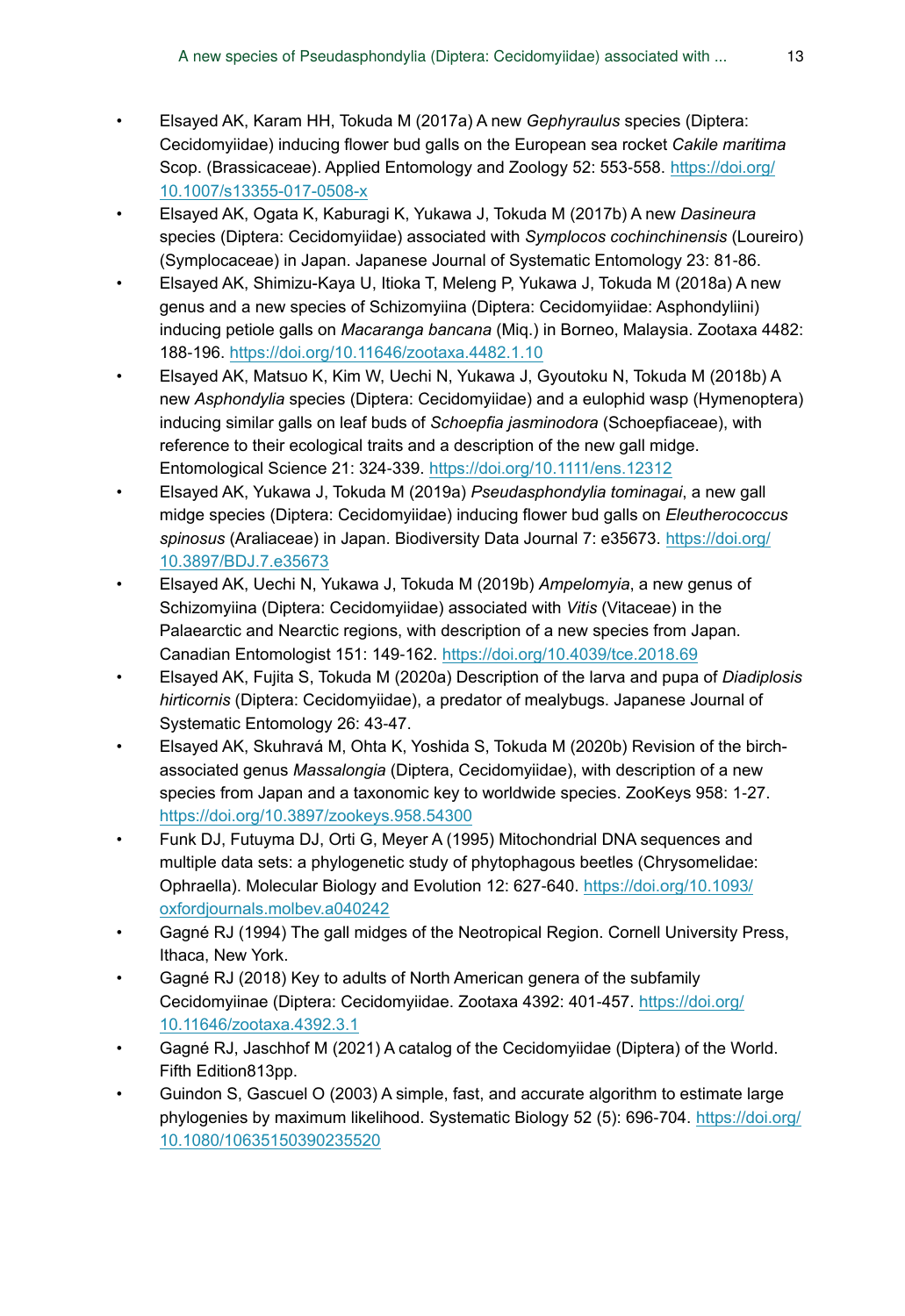- Kumar S, Stecher G, Li M, Knyaz C, Tamura K (2018) MEGA X: Molecular evolutionary genetics analysis across computing platforms. Molecular Biology and Evolution 35: 1547‑1549. <https://doi.org/10.1093/molbev/msy096>
- Lin SF, Yang MM, Tokuda M (2020) Molecular phylogeny revealing the single origin of *Cinnamomum*-associated *Bruggmanniella* (Diptera: Cecidomyiidae) in Asia, with descriptions of three new and one newly recorded species from Taiwan. Zoological Studies 59: 66.
- Monzen K (1955) Some Japanese gallmidges with the descriptions of known and new genera and species (II). Annual Report of the Gakugei Faculty of the Iwate University 9: 34‑48 pls.
- Simon C, Frati F, Beckenbach A, Crespi B, Liu H, Flook P (1994) Evolution, weighting, and phylogenetic utility of mitochondrial gene sequences and a compilation of conserved polymerase chain reaction primers. Annals of the Entomological Society of America 87: 651‑701. <https://doi.org/10.1093/aesa/87.6.651>
- Takasu K, Yukawa J (1984) Two-year life history of the neolitsea leaf gall midge, *Pseudasphondylia neolitseae* Yukawa (Diptera, Cecidomyiidae. Kontyû 52: 596‑604.
- Tokuda M, Yukawa J (2002) Morphological features of the mature larva and pupa of *Pseudasphondylia rokuharensis* Monzen (Diptera: Cecidomyiidae. Esakia 42: 11‑17.
- Tokuda M, Nohara M, Yukawa J, Usuba S, Yukinari M (2004) *Oxycephalomyia*, gen. nov., and life history strategy of *O. styraci* comb. nov. Entomological Science 7: 51‑62. <https://doi.org/10.1111/j.1479-8298.2003.00043.x>
- Tokuda M, Yukawa J (2005) Two new and three known Japanese species of genus *Pseudasphondylia* Monzen (Diptera: Cecidomyiidae: Asphondyliini) and their life history strategies. Annals of the Entomological Society of America 98: 259-272. [https://doi.org/](https://doi.org/10.1603/0013-8746(2005)098%5B0259:TNATKJ%5D2.0.CO;2) [10.1603/0013-8746\(2005\)098\[0259:TNATKJ\]2.0.CO;2](https://doi.org/10.1603/0013-8746(2005)098%5B0259:TNATKJ%5D2.0.CO;2)
- Tokuda M, Yukawa J (2007) Biogeography and evolution of gall midges (Diptera: Cecidomyiidae) inhabiting broad-leaved evergreen forests in Oriental and eastern Palaearctic Regions. Oriental Insects 41: 121-139. [https://doi.org/10.1080/](https://doi.org/10.1080/00305316.2007.10417502) [00305316.2007.10417502](https://doi.org/10.1080/00305316.2007.10417502)
- Tokuda M, Yukawa J, Gôukon K (2007) Life history traits of *Pseudasphondylia rokuharensis* (Diptera: Cecidomyiidae) affecting emergence of adults and synchronization with host plant phenology. Environmental Entomology 36: 518-523. [https://doi.org/10.1603/0046-225X\(2007\)36\[518:LHTOPR\]2.0.CO;2](https://doi.org/10.1603/0046-225X(2007)36%5B518:LHTOPR%5D2.0.CO;2)
- Tokuda M, Yang MM, Yukawa J (2008) Taxonomy and molecular phylogeny of *Daphnephila* gall midges (Diptera: Cecidomyiidae) inducing complex leaf galls on Lauraceae, with descriptions of five new species associated with *Machilus thunbergii* in Taiwan. Zoological Science 25: 533‑545.<https://doi.org/10.2108/zsj.25.533>
- Tokuda M (2012) Biology of Asphondyliini (Diptera: Cecidomyiidae). Entomological Science 15: 361‑383. <https://doi.org/10.1111/j.1479-8298.2012.00539.x>
- Uechi N, Yukawa J, Usuba S (2005) Discovery of an additional winter host of the soybean pod gall midge, *Asphondylia yushimai* (Diptera: Cecidomyiidae) in Japan. Applied Entomology and Zoology 41: 597‑607. <https://doi.org/10.1303/aez.2005.597>
- Uechi N, Yukawa J (2006a) Host range and life history of *Asphondylia sphaera* (Diptera: Cecidomyiidae): use of short-term alternate hosts. Annals of the Entomological Society of America 99: 1165-1171. [https://doi.org/10.1603/0013-8746\(2006\)99\[1165:](https://doi.org/10.1603/0013-8746(2006)99%5B1165:HRALHO%5D2.0.CO;2) [HRALHO\]2.0.CO;2](https://doi.org/10.1603/0013-8746(2006)99%5B1165:HRALHO%5D2.0.CO;2)